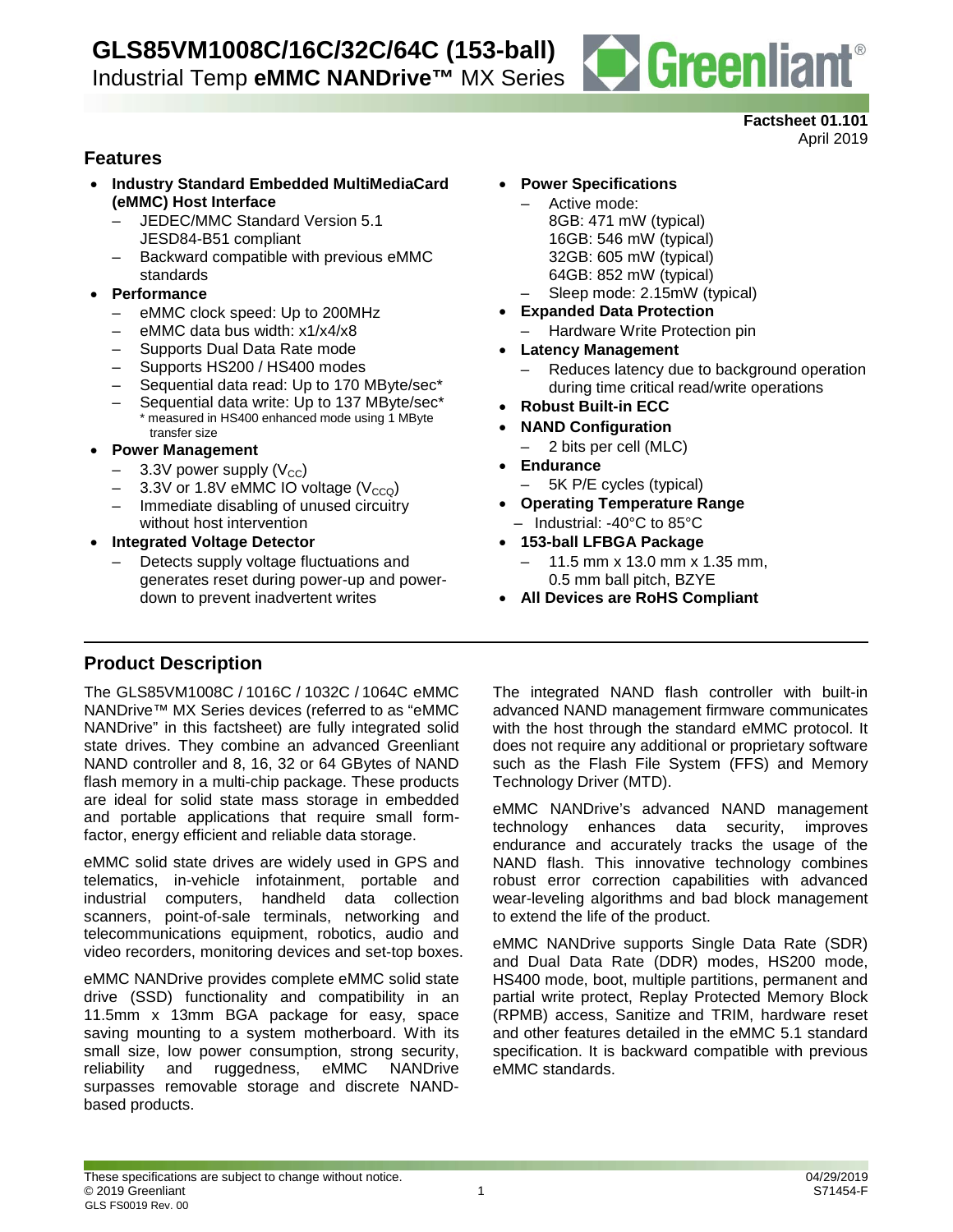

# **1.0 GENERAL DESCRIPTION**

Each eMMC NANDrive contains an integrated eMMC NAND flash memory controller and NAND flash die in a BGA package. Refer to Figure 2-1 for the eMMC NANDrive block diagram.

## **1.1 Optimized eMMC NANDrive**

The heart of the eMMC NANDrive is the eMMC NAND flash memory controller, which translates standard eMMC signals into flash media data and control signals. The following components contribute to the eMMC NANDrive's operation.

## **1.1.1 Microcontroller Unit (MCU)**

The MCU transfers the eMMC commands into data and control signals required for flash media operation.

## **1.1.2 Internal Direct Memory Access (DMA)**

The eMMC NANDrive uses internal DMA allowing instant data transfer from/to buffer to/from flash media. This implementation eliminates microcontroller overhead associated with the traditional, firmwarebased approach, thereby increasing the data transfer rate.

#### **1.1.3 Power Management Unit (PMU)**

The PMU controls the power consumption of the eMMC NANDrive. The PMU dramatically reduces the power consumption of the eMMC NANDrive by putting the part of the circuitry that is not in operation into Sleep mode.

The Flash File System handles inadvertent power interrupts and has auto-recovery capability to ensure the eMMC NANDrive's data integrity.

#### **1.1.4 Embedded Flash File System**

The embedded flash file system is an integral part of the eMMC NANDrive. It contains MCU firmware that performs the following tasks:

- 1. Translates host side signals into flash media writes and reads
- 2. Provides flash media wear leveling to spread flash writes across all memory address space to increase the longevity of flash media
- 3. Keeps track of the data file structure
- 4. Manages system security for the selected protection zones

## **1.1.5 Error Correction Code (ECC)**

High performance is achieved through optimized hardware error detection and correction.

## **1.1.6 Serial Communication Interface (SCI)**

The Serial Communication Interface (SCI) is designed for error reporting. During the product development stage, it is recommended to provide the SCI port on the PCB to aid in design validation.

## **1.1.7 Multi-tasking Interface**

The multi-tasking interface enables fast, sequential write performance by allowing concurrent Read, Program and Erase operations to multiple flash media.

## **1.2 SMT Reflow Consideration**

The eMMC NANDrive family utilizes standard NAND flash for data storage. Because the high temperature in a surface-mount reflow soldering process may alter the content on NAND flash, it is recommended to program the eMMC NANDrive after the reflow process.

## **1.3 Advanced NAND Management**

eMMC NANDrive's integrated controller uses advanced wear-leveling algorithms to substantially increase the longevity of NAND flash media. Wear caused by data writes is evenly distributed in all or select blocks in the device that prevents "hot spots" in locations that are programmed and erased extensively. This effective wear-leveling technique results in optimized device endurance, enhanced data retention and higher reliability required by long-life applications.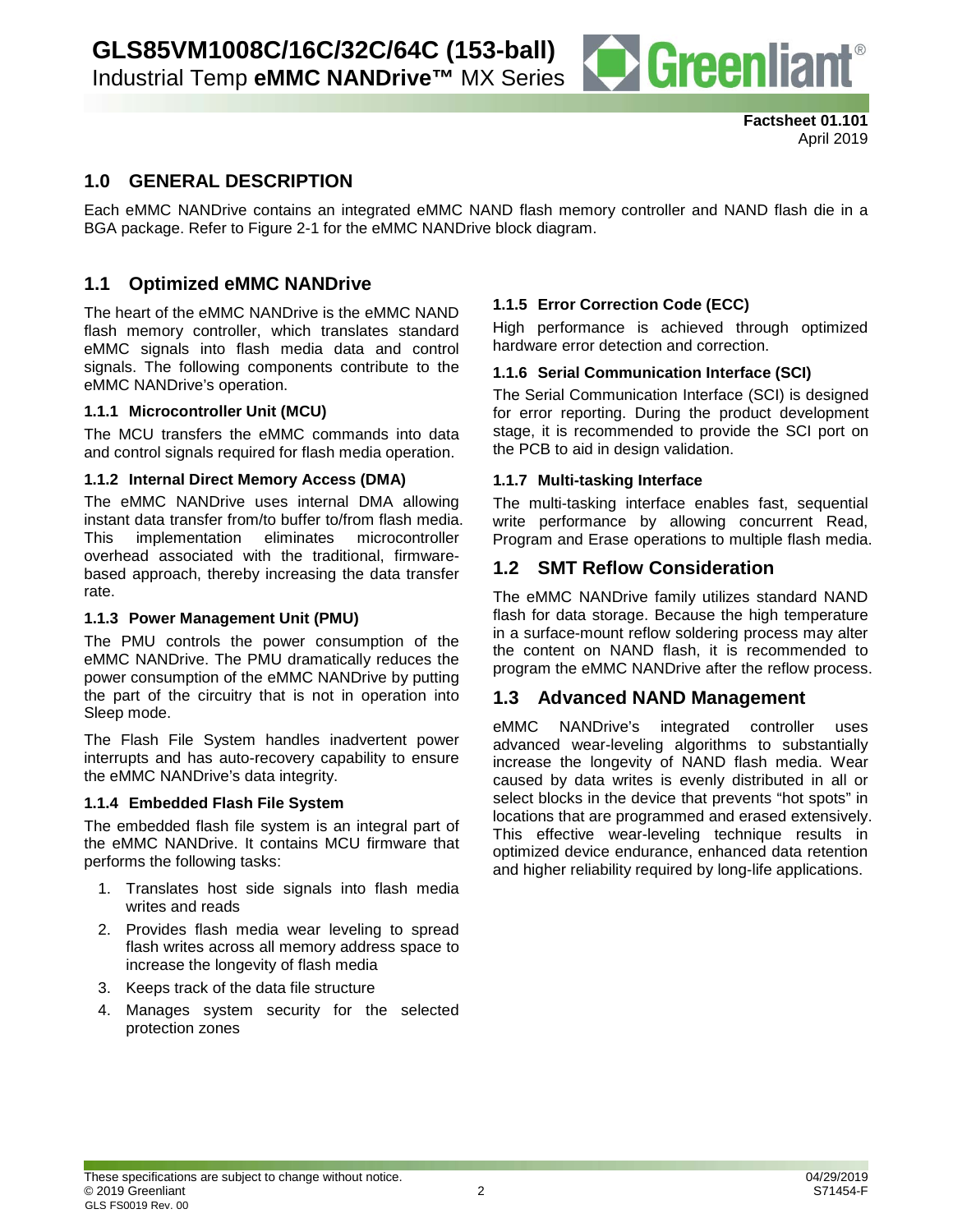

## **Factsheet 01.101** April 2019

# **2.0 FUNCTIONAL BLOCKS**



**Figure 2-1: eMMC NANDrive Block Diagram**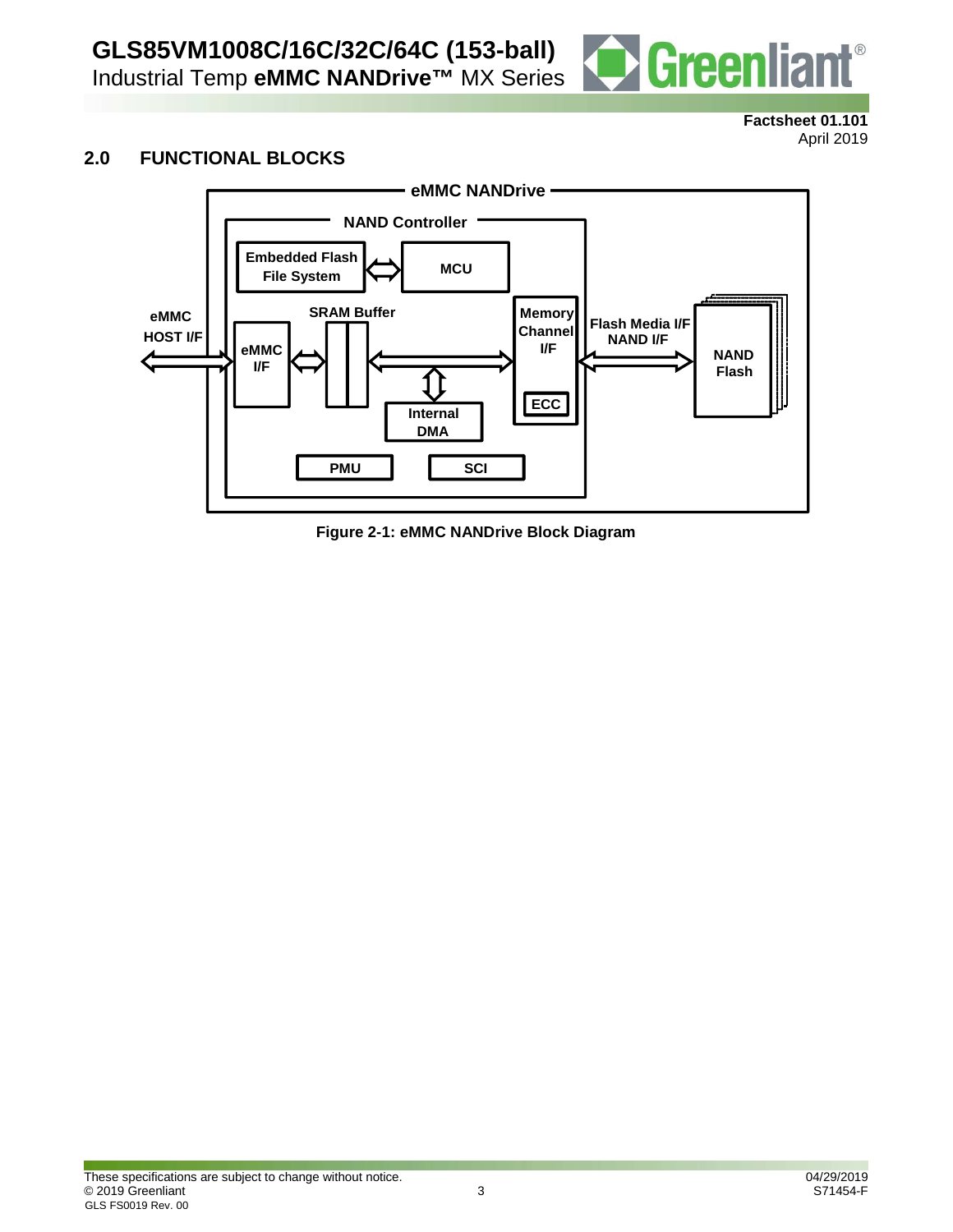**GLS85VM1008C/16C/32C/64C (153-ball)**

Industrial Temp **eMMC NANDrive™** MX Series



**Factsheet 01.101** April 2019



1) Note that the top side marking on the package typically does not include ordering codes (e.g. NDxxx), unless it is a special custom specification (C-SPEC) required by the end-customer to be marked on the device.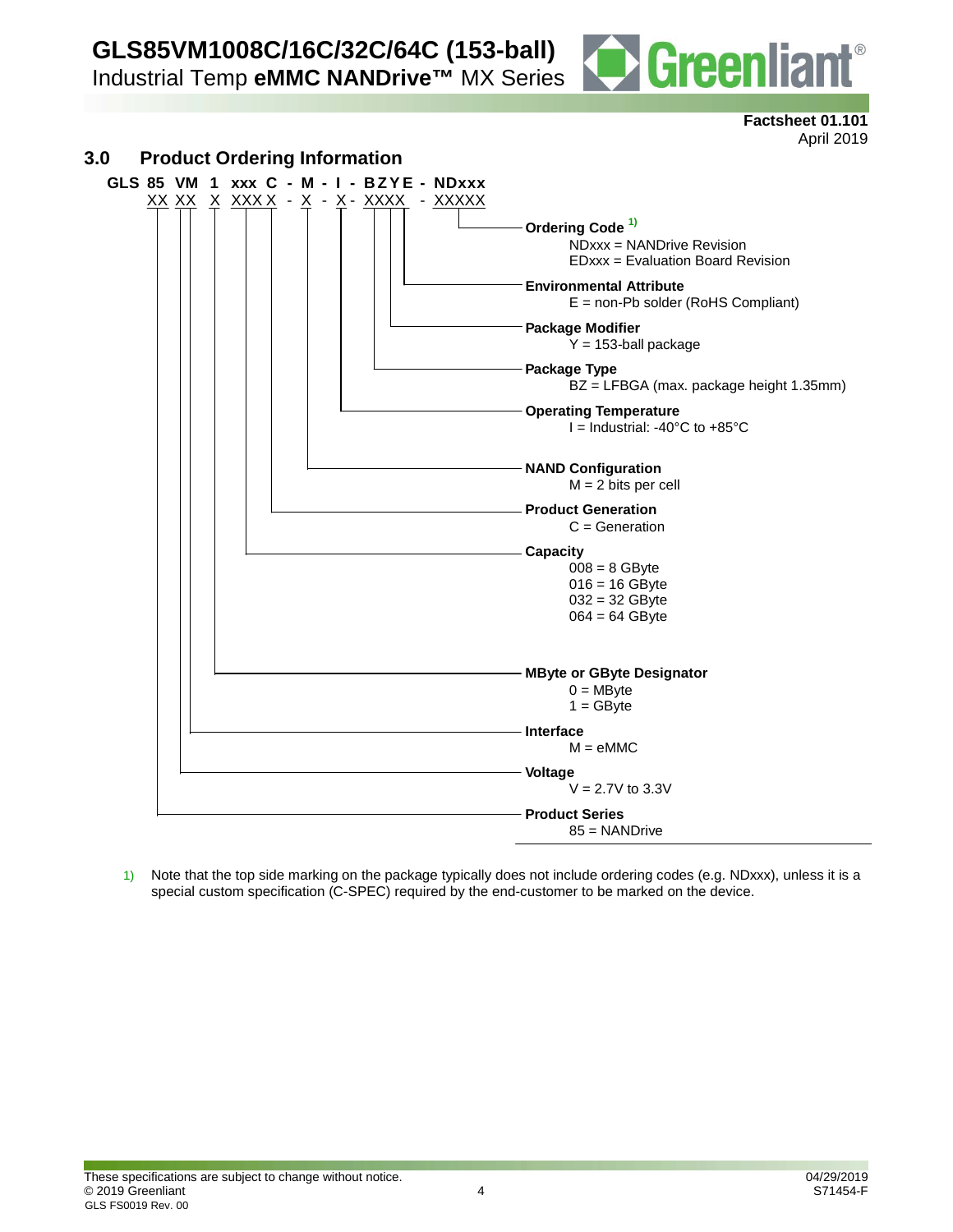

## **Valid Combinations**

Valid product combinations are those that are in the mass production or will be in the mass production. Consult your Greenliant sales representative to confirm availability of the valid combinations and to determine availability of new product combinations.

## **Table 3-1: eMMC NANDrive Product Valid Ordering Numbers**

|      | <b>Capacity   Operating Temperature</b>          | <b>Part Number</b>           | Package              |
|------|--------------------------------------------------|------------------------------|----------------------|
| 8GB  | Industrial (-40 $^{\circ}$ C to 85 $^{\circ}$ C) | GLS85VM1008C-M-I-BZYE-ND216  | BZYE, 11.5x13x1.35mm |
| 16GB | Industrial (-40 $^{\circ}$ C to 85 $^{\circ}$ C) | GLS85VM1016C-M-I-BZYE-ND216* | BZYE, 11.5x13x1.35mm |
| 32GB | Industrial (-40 $^{\circ}$ C to 85 $^{\circ}$ C) | GLS85VM1032C-M-I-BZYE-ND216* | BZYE, 11.5x13x1.35mm |
| 64GB | Industrial (-40 $^{\circ}$ C to 85 $^{\circ}$ C) | GLS85VM1064C-M-I-BZYE-ND216* | BZYE, 11.5x13x1.35mm |

#### **Table 3-2: eMMC Evaluation Board Valid Ordering Numbers**

| Capacity | <b>Operating Temperature</b>                     | <b>Part Number</b>        | Form Factor <sup>2)</sup> |
|----------|--------------------------------------------------|---------------------------|---------------------------|
| 8GB      | Industrial (-40 $^{\circ}$ C to 85 $^{\circ}$ C) | GLS85VM1008C-M-I-E2-ED216 | JEDEC MO-277              |
| 16GB     | Industrial (-40 $^{\circ}$ C to 85 $^{\circ}$ C) | GLS85VM1016C-M-I-E2-ED216 | JEDEC MO-277              |
| 32GB     | Industrial (-40 $^{\circ}$ C to 85 $^{\circ}$ C) | GLS85VM1032C-M-I-E2-ED216 | JEDEC MO-277              |
| 64GB     | Industrial (-40 $^{\circ}$ C to 85 $^{\circ}$ C) | GLS85VM1064C-M-I-E2-ED216 | JEDEC MO-277              |

2) The evaluation boards with the form factor MO-277 support up to 52MHz with x1/x4/x8 bus and Dual Data Rate mode. Use them for comprehensive functional testing. If the end-user's system has support for 200MHz bus speed, it can be tested only with eMMC 5.1 NANDrive devices soldered down on the user's board.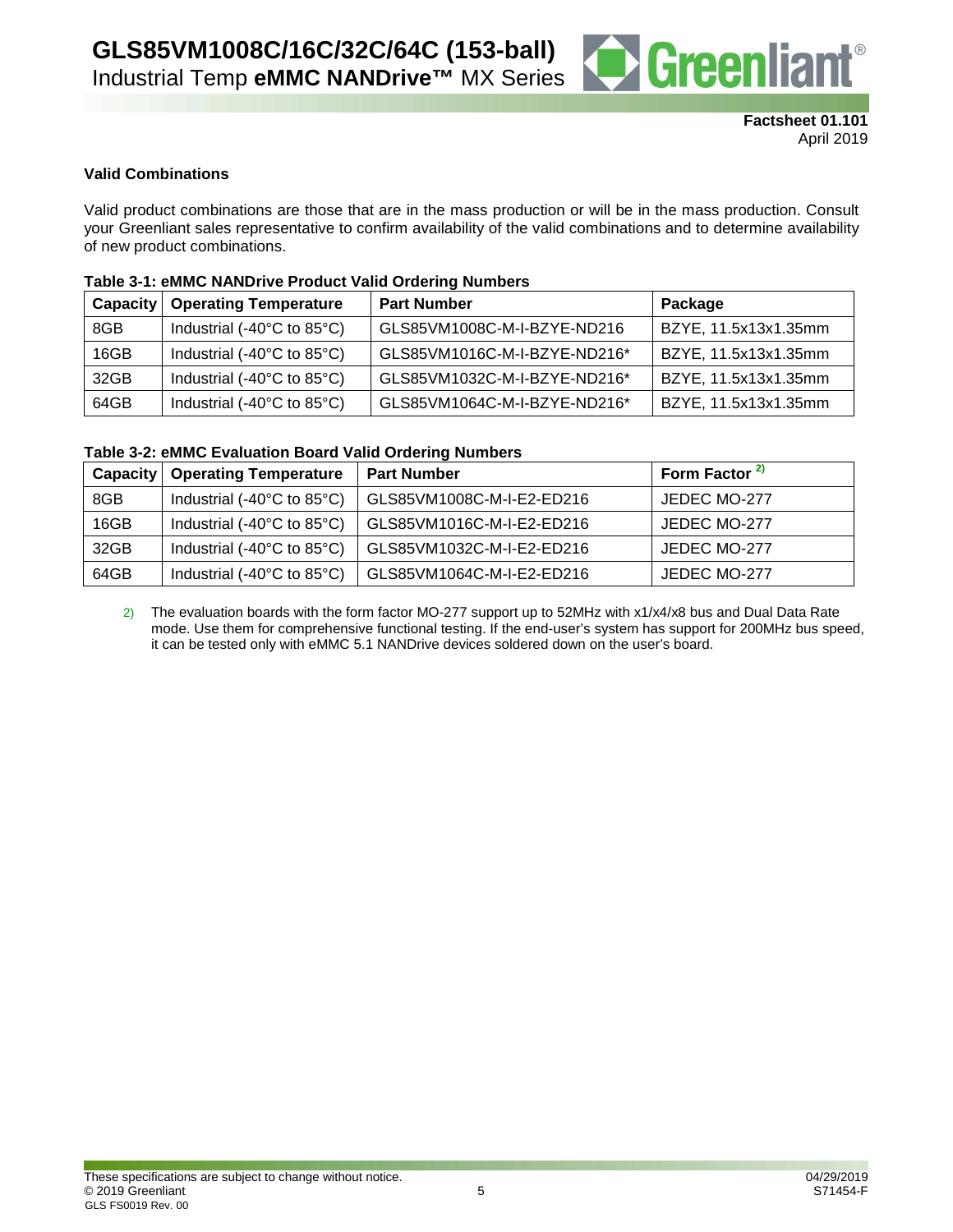# **GLS85VM1008C/16C/32C/64C (153-ball)**

Industrial Temp **eMMC NANDrive™** MX Series



**Factsheet 01.101** April 2019

# **4.0 Package Diagram**

# **GLS85VM1008C/16C/32C/64C-M-I-BZYE**



**Figure 4-1: eMMC NANDrive 153-Ball, Ball Grid Array (BGA) Greenliant Package Code: BZYE**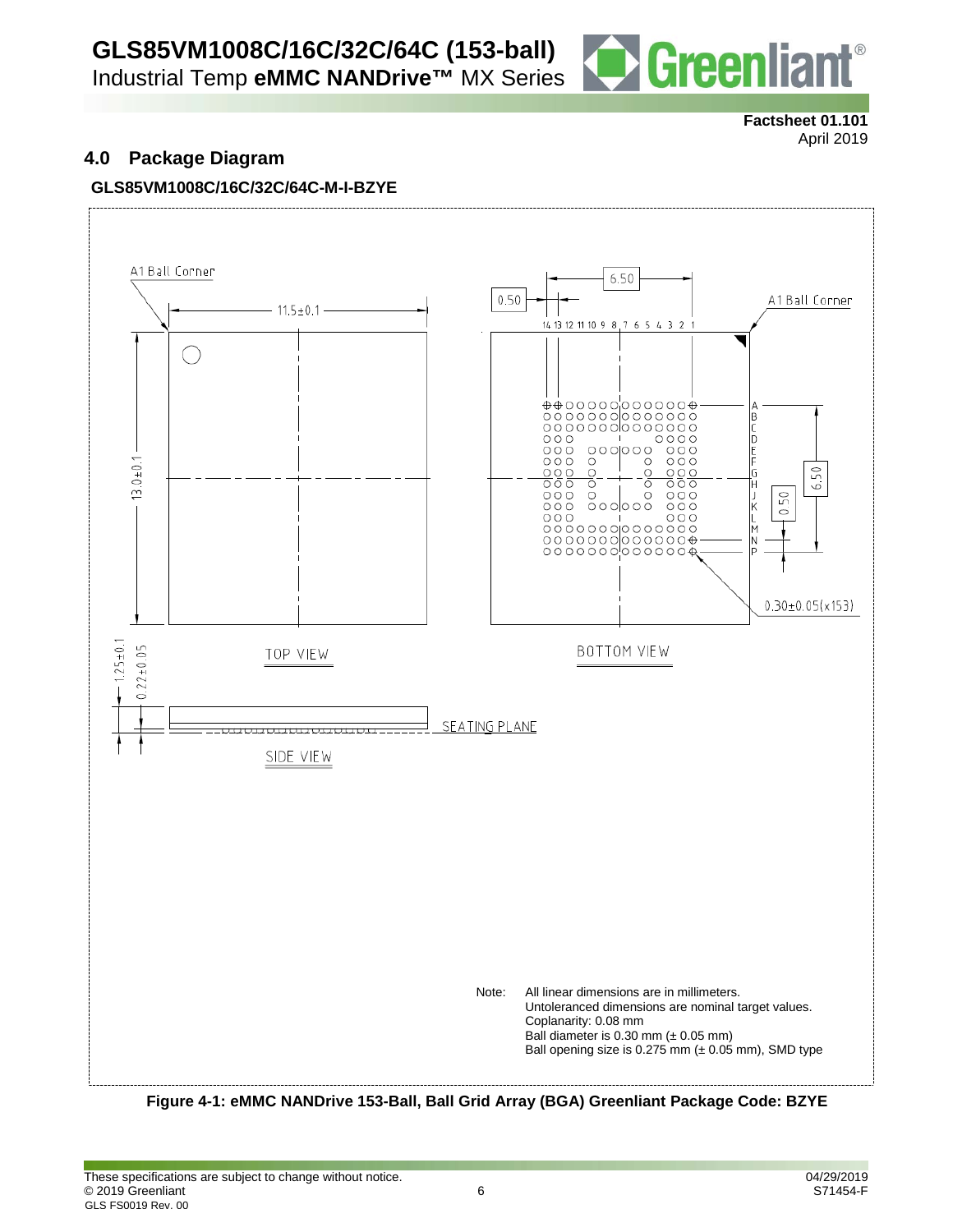

**Factsheet 01.101** April 2019

## **Revision History**

| <b>Number</b> | <b>Description</b>                                                                                      | <b>Date</b>        |
|---------------|---------------------------------------------------------------------------------------------------------|--------------------|
| 01.000        | 1Initial release of Factsheet for 153-ball GLS85VM1008C / 1016C / 1032C / 1064C                         | December 11, 2017  |
| 01.100        | Updated performance and power specifications on page 1; updated Figure 2-1<br>land 4-1: added Table 3-2 | September 27, 2018 |
| 01.101        | Added Endurance on page 1                                                                               | April 29, 2019     |

© 2019 Greenliant. All rights reserved.

Greenliant and the Greenliant logo are registered trademarks, and NANDrive is a trademark of Greenliant. All other trademarks and registered trademarks are the property of their respective owners.

Specifications are subject to change without notice. Memory sizes denote raw storage capacity; actual usable capacity may be less.

Greenliant makes no warranty for the use of its products other than those expressly contained in the Greenliant Terms and Conditions of Sale.

www.greenliant.com